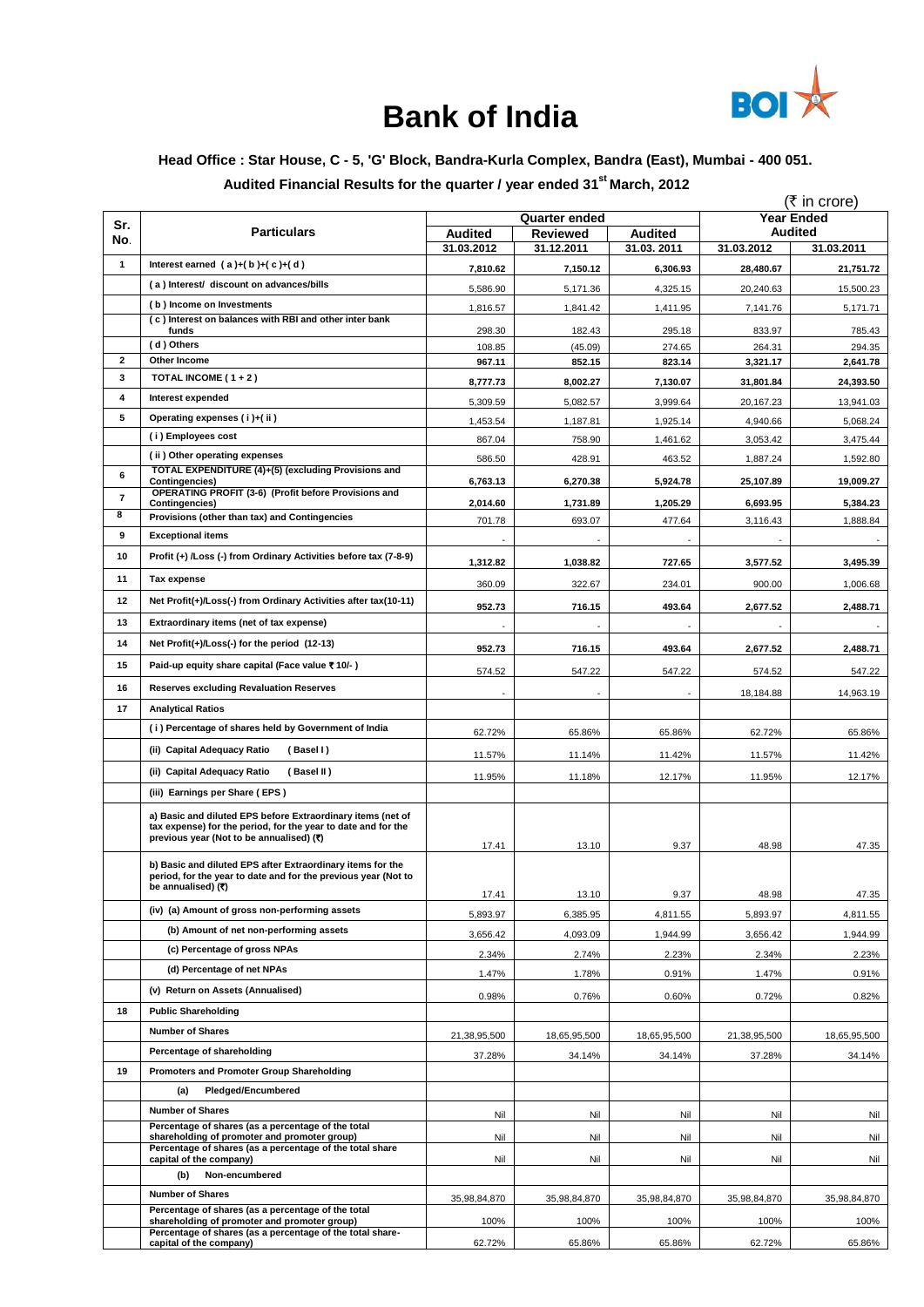#### **Segment Information : Part A: Business Segments**

| (₹ in crore)                             |                      |             |                |                |             |
|------------------------------------------|----------------------|-------------|----------------|----------------|-------------|
| <b>Particulars</b>                       | <b>Quarter ended</b> |             |                | Year Ended     |             |
|                                          | <b>Audited</b>       | Reviewed    | <b>Audited</b> | <b>Audited</b> |             |
|                                          | 31.03.2012           | 31.12.2011  | 31.03.2011     | 31.03.2012     | 31.03.2011  |
| <b>Segment Revenue</b>                   |                      |             |                |                |             |
| a) Treasury Operations                   | 2,346.35             | 2,224.91    | 1,966.99       | 8,971.13       | 6,801.23    |
| b) Wholesale Banking Operations          | 4,128.49             | 3,610.92    | 3,015.31       | 14,455.57      | 10,285.30   |
| c) Retail Banking Operations             | 2,209.38             | 2,228.15    | 1,914.41       | 8,163.05       | 7,033.76    |
| d) Unallocated                           | 114.59               | (44.67)     | 275.88         | 270.86         | 313.46      |
| Total                                    | 8,798.81             | 8,019.31    | 7,172.59       | 31,860.61      | 24,433.75   |
| Less : Inter Segment Revenue             | 21.08                | 17.04       | 42.52          | 58.77          | 40.25       |
| <b>Income from Operations</b>            | 8,777.73             | 8,002.27    | 7,130.07       | 31,801.84      | 24,393.50   |
| <b>Segment Results</b>                   |                      |             |                |                |             |
| a) Treasury Operations                   | 825.98               | 475.16      | (277.77)       | 1,615.23       | 39.43       |
| b) Wholesale Banking Operations          | 408.55               | 276.72      | 1,261.29       | 1,465.53       | 3,089.17    |
| c) Retail Banking Operations             | 82.22                | 410.78      | (411.92)       | 649.74         | 515.06      |
| d) Unallocated                           | (3.93)               | (123.84)    | 156.05         | (152.98)       | (148.27)    |
| Total                                    | 1,312.82             | 1,038.82    | 727.65         | 3,577.52       | 3,495.39    |
| Less : i) Other Un-allocable expenditure |                      |             |                |                |             |
| ii) Un-allocable income                  |                      |             |                |                |             |
| <b>Total Profit Before Tax</b>           | 1,312.82             | 1,038.82    | 727.65         | 3,577.52       | 3,495.39    |
| <b>Provision for Tax</b>                 | 360.09               | 322.67      | 234.01         | 900.00         | 1,006.68    |
| <b>Net Profit</b>                        | 952.73               | 716.15      | 493.64         | 2,677.52       | 2,488.71    |
| <b>Segment Assets</b>                    |                      |             |                |                |             |
| a) Treasury Operations                   | 1,16.936.59          | 1,16,711.24 | 1,15,527.65    | 1,16,936.59    | 1,15,527.65 |
| b) Wholesale Banking Operations          | 1,91,886.13          | 1,79,082.18 | 1,60,056.78    | 1,91,886.13    | 1,60,056.78 |
| c) Retail Banking Operations             | 67,877.47            | 61,991.82   | 68,470.14      | 67,877.47      | 68,470.14   |
| c) Unallocated                           | 7,835.28             | 6,771.24    | 7,117.98       | 7,835.28       | 7,117.98    |
| Total                                    | 3,84,535.47          | 3,64,556.48 | 3,51,172.55    | 3,84,535.47    | 3,51,172.55 |
| <b>Segment Liabilities</b>               |                      |             |                |                |             |
| a) Treasury Operations                   | 1,10,866.24          | 1,10,592.03 | 1,09,771.66    | 1,10,866.24    | 1,09,771.66 |
| b) Wholesale Banking Operations          | 1,81,978.81          | 1,69,646.14 | 1,52,015.19    | 1,81,978.81    | 1,52,015.19 |
| c) Retail Banking Operations             | 64,382.53            | 58,720.14   | 65,169.57      | 64,382.53      | 65,169.57   |
| c) Unallocated                           | 6,346.11             | 5,973.41    | 6,925.45       | 6,346.11       | 6,925.45    |
| Total                                    | 3,63,573.69          | 3,44,931.72 | 3,33,881.87    | 3,63,573.69    | 3,33,881.87 |
| <b>Capital Employed</b>                  |                      |             |                |                |             |
| (Segment Assets - Segment Liabilities)   |                      |             |                |                |             |
| a) Treasury Operations                   | 6,070.35             | 6,119.21    | 5,755.99       | 6,070.35       | 5,755.99    |
| b) Wholesale Banking Operations          | 9,907.32             | 9,436.04    | 8,041.59       | 9,907.32       | 8,041.59    |
| c) Retail Banking Operations             | 3,494.94             | 3,271.68    | 3,300.57       | 3,494.94       | 3,300.57    |
| c) Unallocated                           | 1,489.17             | 797.83      | 192.53         | 1,489.17       | 192.53      |
| Total                                    | 20,961.78            | 19,624.76   | 17,290.68      | 20,961.78      | 17,290.68   |

## **Part B : Geographical Segments**

| Particulars   |             | Quarter ended       | Year Ended<br>Audited |             |             |
|---------------|-------------|---------------------|-----------------------|-------------|-------------|
|               | Audited     | Reviewed<br>Audited |                       |             |             |
|               | 31.03.2012  | 31.12.2011          | 31.03.2011            | 31.03.2012  | 31.03.2011  |
| Revenue       |             |                     |                       |             |             |
| Domestic      | 7,897.09    | 7,157.70            | 6,530.10              | 28,816.89   | 22,318.14   |
| International | 880.64      | 844.57              | 599.97                | 2,984.95    | 2,075.36    |
| <b>Total</b>  | 8,777.73    | 8,002.27            | 7,130.07              | 31,801.84   | 24,393.50   |
| <b>Assets</b> |             |                     |                       |             |             |
| Domestic      | 2,95,516.76 | 2,77,574.47         | 2,89,524.85           | 2,95,516.76 | 2,89,524.85 |
| International | 89.018.71   | 86.982.01           | 61,647.70             | 89,018.71   | 61,647.70   |
| <b>Total</b>  | 3,84,535.47 | 3,64,556.48         | 3,51,172.55           | 3,84,535.47 | 3,51,172.55 |

Note: There are no significant Other Banking Operations carried on by the Bank.

## **Allocations of costs :**

- a) Expenses directly attributed to particular segment are allocated to the relative segment.
- b) Expenses not directly attributable to specific segment are allocated in proportion to number of employees/business managed.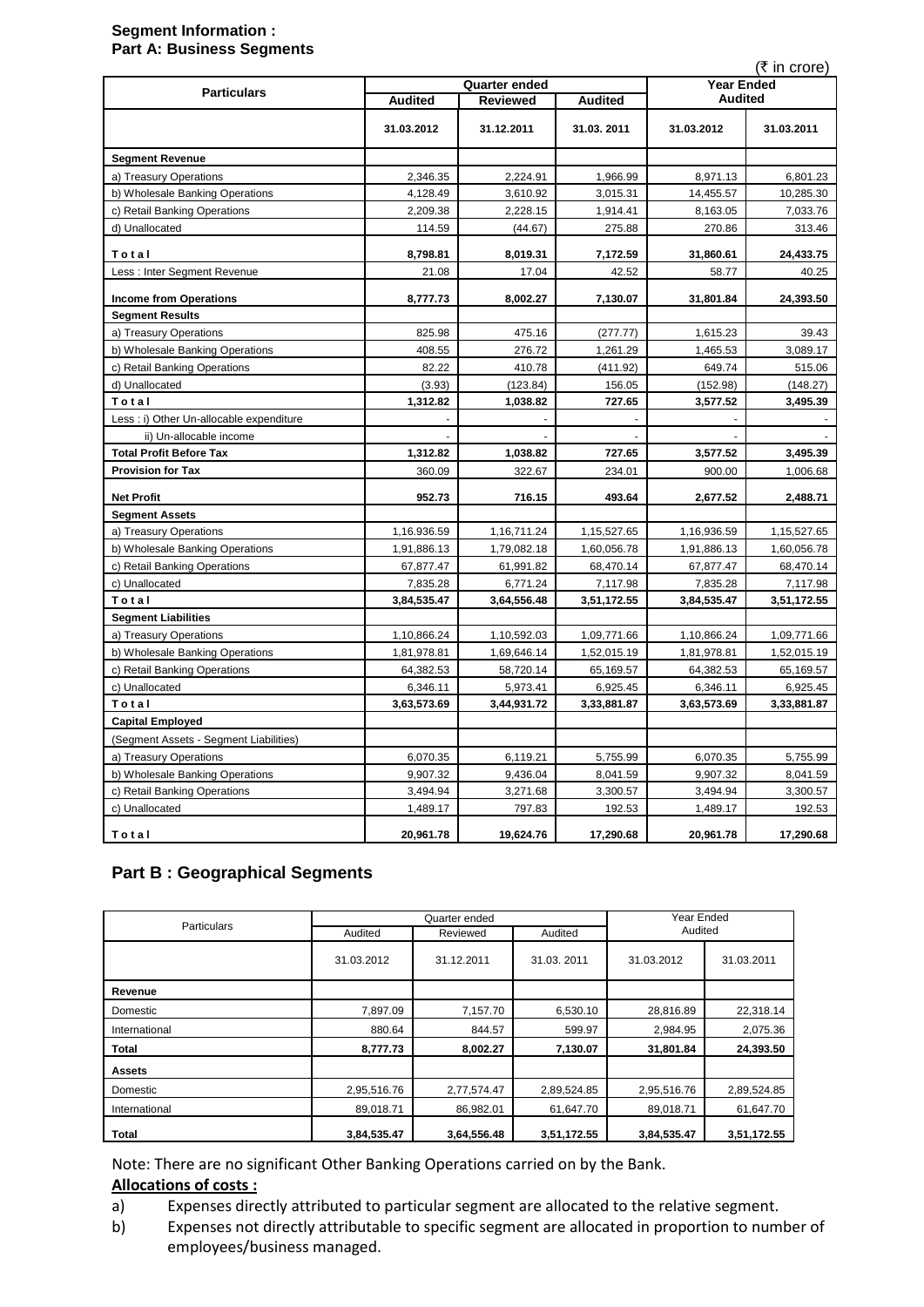### **SUMMARISED BALANCE SHEET**

 $(5 \infty)$ 

|                                          | As at                   | As at                   |  |  |
|------------------------------------------|-------------------------|-------------------------|--|--|
| <b>Particulars</b>                       | 31 <sup>st</sup> March, | 31 <sup>st</sup> March, |  |  |
|                                          | 2012                    | 2011                    |  |  |
|                                          | Audited)                | Audited)                |  |  |
| <b>CAPITAL AND LIABILITIES</b>           |                         |                         |  |  |
| Capital                                  | 574.52                  | 547.22                  |  |  |
| <b>Reserves and Surplus</b>              | 20,387.27               | 16,743.46               |  |  |
| Deposits                                 | 3,18,216.03             | 2,98,885.81             |  |  |
| <b>Borrowings</b>                        | 32,114.22               | 22,021.37               |  |  |
| Other Liabilities and provisions         | 13,243.43               | 12,974.69               |  |  |
| <b>TOTAL</b>                             | 3,84,535.47             | 3,51,172.55             |  |  |
|                                          |                         |                         |  |  |
| <b>ASSETS</b>                            |                         |                         |  |  |
| Cash and balances with Reserve Bank of   |                         |                         |  |  |
| India                                    | 14,986.71               | 21,782.43               |  |  |
| Balances with bank and money at call and |                         |                         |  |  |
| short notice                             | 19,724.55               | 15,527.56               |  |  |
| Investments                              | 86,753.59               | 85,872.42               |  |  |
| Advances                                 | 2,48,833.34             | 2,13,096.18             |  |  |
| <b>Fixed Assets</b>                      | 2,771.59                | 2,480.74                |  |  |
| <b>Other Assets</b>                      | 11,465.69               | 12,413.22               |  |  |
| <b>TOTAL</b>                             | 3,84,535.47             | 3,51,172.55             |  |  |

### **NOTES:**

- 1. The financial results for the quarter and year ended  $31<sup>st</sup>$  March, 2012 have been arrived at on the same accounting policies as those followed in the preceding financial year ended  $31<sup>st</sup>$  March, 2011.
- 2. The stand-alone audited financial results as above have been approved by the Board of Directors of the Bank at its meeting held on  $30<sup>th</sup>$  April, 2012. The same have been audited by the Statutory Central Auditors of the bank in line with the directions issued by the Reserve Bank of India (RBI).
- 3. The financial results for the quarter and year ended  $31<sup>st</sup>$  March, 2012 have been arrived at after considering extant guidelines of Reserve Bank of India (RBI) on Prudential norms for Income Recognition, Asset Classification and Provisioning and providing for other usual and necessary provisions.
- 4. During the year bank has allotted 2,73,00,000 Equity Shares of  $\bar{x}$ 10 each at a premium of ₹370.02 per share to Life Insurance Corporation of India as determined by the Board in terms of the Chapter VII of the Securities Exchange Board of India (SEBI) Regulations,2009, as amended from time to time (the "SEBI ICDR Regulations") on preferential basis. The total amount of capital received by the bank on this account is  $\overline{\tau}$ 1037.45crore and consequently the Government of India holding has decreased from 65.86% to 62.72%